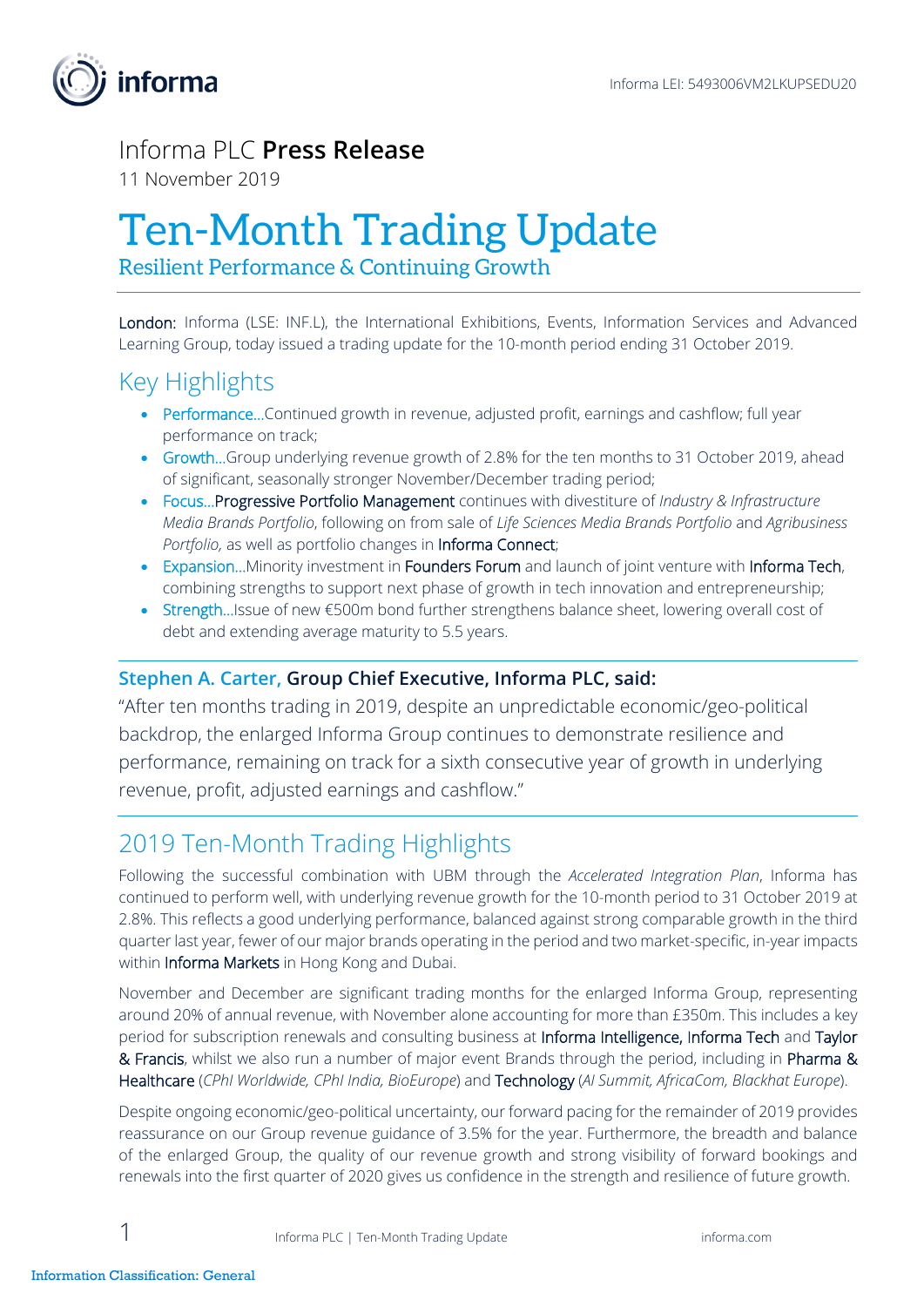

#### **Informa Markets…specialist international B2B platforms for trade and commerce**

Our international scale and depth in a range of attractive and growing specialist B2B markets delivered strong performances through the third quarter in Health & Nutrition (*SupplySide West*), Hospitality, Food & Beverage (*Hotelex*) and Design & Furniture (*Furniture China*), amongst others.

We are also continuing to see good progress in the Fashion portfolio following the launch of the Fashion GAP Plan, stemming the historical decline in attendance over previous years, improving NPS scores and successfully launching *OneMagic*. This is laying the foundation for further improvement in 2020, supporting our target to return the Fashion portfolio to growth by 2021.

The Group had two market-specific, in-year impacts through the period: in Dubai, increasing commitment to *World Expo 2020*, combined with challenging market conditions, has had a significant effect on traditional exhibitions investment, particularly in Real Estate & Construction, impacting *Cityscape Global*, in September. In Hong Kong, where we generate around 4% of Group revenue, recent civil protests have had a small impact on revenue growth at some events. This affected our largest brand in the region during September, the *Hong Kong Jewellery & Gem Show*, although a strong programme of support, including investment in additional security and transport, ensured the show still ran effectively.

The underlying performance of Informa Markets was strong in the first 10-months of the year, despite these impacts in Dubai and Hong Kong, delivering 3.4% underlying revenue growth across the period.

A number of our largest and fastest growing Brands operate through the last two months of the year and forward bookings are on track, most notably in Pharma (*CPhI Worldwide, Food Ingredients Europe, CPhI India*), and Maritime, Transportation & Logistics (*Marintec, Fort Lauderdale International Boat Show*). This will lead to a re-acceleration in growth through to year-end, although given the two, in-year impacts, growth for the year is now expected to be 4.5%- rather than 4.5%+.

#### **Informa Connect…international B2B communities for learning and engagement**

Our focus on high quality brands in attractive specialist markets continues to deliver improved growth in 2019, with underlying revenue growth increasing from 2.1% after six months to 2.8% after ten months, with strong recent performances in both Global Finance (*Finovate Fall, SuperReturn Asia*) and Life Sciences (B*ioProcess International, BioPharm America*).

With forward pacing trends positive and confidence in our major brands, including in Marketing (*TMRE*) and Life Sciences (*BioEurope*), this leaves us well placed to meet or beat our 2.5% underlying revenue growth target for the year.

Informa Connect specialises in developing highly curated content and strong professional networks and communities. As a consequence, through the Progressive Portfolio Management ("PPM") programme, we have been realigning our events portfolios to take advantage of this skill set, combining our more content curated events such as our Canadian events portfolio into Informa Connect. This particular business has annual revenues of around £40m and operates content-rich Branded Conferences, Confexes and Consumer-led events in a range of specialist communities and sectors.

#### **Informa Tech…specialist B2B services and solutions for the technology industry**

In 2019, the priority for **Informa Tech** is establishing itself as a market-focused business with B2B products and services in events, research, consulting, data and media, a strong position in a range of Technology subsectors and annual revenues of close to £300m.

Following the addition of IHS Markit's TMT Portfolio in August, today we have made a minority investment in and launched a joint venture with **Founders Forum,** the leading community for entrepreneurs, investors and leaders in the Digital, Media and Technology markets. It brings a unique brand and high-profile connections in attractive, fast growth segments and will support the next phase of growth in technology innovation and entrepreneurship, including the continued expansion of *London Tech Week*.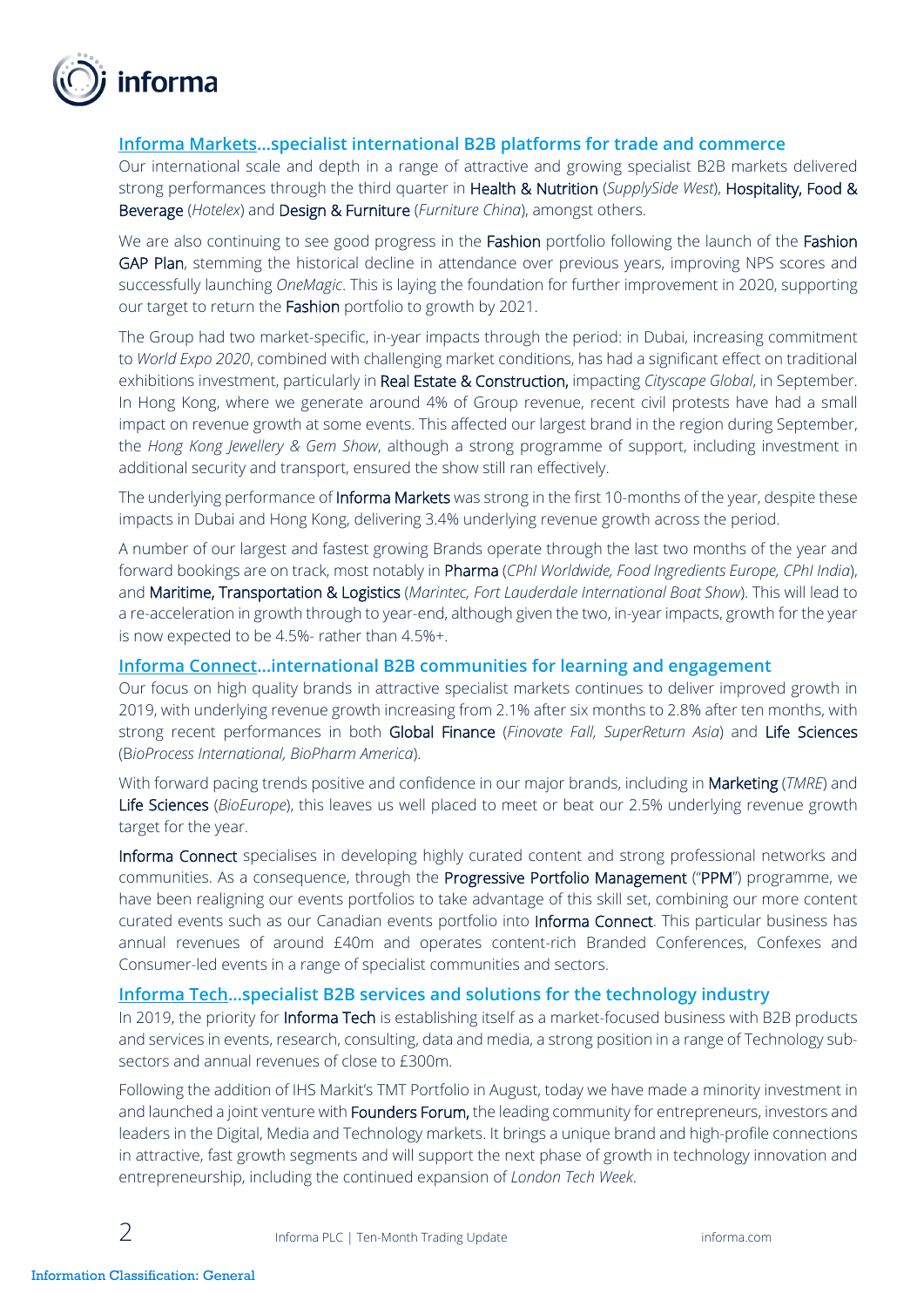

We are planning for growth in all key segments of the market, from Enterprise IT to The Internet of Things. This is reflected in our progress through 2019, with strong recent performances in Security (*Blackhat*) and Artificial Intelligence (*AI Summit*) delivering 10-month underlying revenue growth of 1.7%, against a full year target of 2%.

As well as a steady performance in 2019, we continue to build for the future, developing a compelling customer proposition as a combined business, for 2020 and beyond.

#### **Informa Intelligence…specialist B2B insight and intelligence**

Following a period of major restructuring and reinvestment through the *Growth Acceleration Plan*, the business is now performing consistently, with improving levels of growth in its specialist markets of Pharma, Retail Banking and Maritime.

Strong renewal rates and robust new business performance through the primary subscriptions season laid a solid foundation for further growth, and we are seeing this continue in the second half of the year, with underlying revenue growth for the 10-month period of 3.1%.

Annualised contract values continue to grow steadily, providing forward visibility alongside a strong pipeline for project consulting and other contingent revenues. We remain on track to meet or beat our 3% underlying growth target for the year.

As part of the PPM programme, today we have announced the divestiture of our Industry & Infrastructure Media Brands Portfolio to Endeavor Business Media. This is a collection of largely advertising-funded information brands serving industrial markets, including *Industry Week*, *New Equipment Digest* and *Machine Design*. The sale brings total annualised revenues of businesses we have divested through PPM within the range of the targeted £150m.

#### **Taylor & Francis…scholarly publishing and specialist reference-led content**

Against a backdrop of robust underlying demand for specialist knowledge and ongoing evolution in product formats and distribution models, Taylor & Francis continues to perform consistently.

Our approach is to remain flexible, balancing customer needs with maintaining the overall quality and integrity of our content. This strategy continues to deliver steady, modest growth, underpinned by robust and predictable subscription revenues and good growth in Open Access services. Books revenue continues to be more transactional in nature and, after delivering strong growth in 2018 on the back of our *Operational Improvement Programme*, 2019 has a particularly tough comparable.

In the ten-month period to 31 October, we delivered underlying revenue growth of 1.8%, consistent with the run-rate reported at the half-year stage. With a clear pipeline of activity in the last two months of the year, we remain confident in our annual target of 2% underlying growth.

#### **Enquiries**

| <b>Informa PLC</b>                                     |                      |
|--------------------------------------------------------|----------------------|
| <b>Stephen A. Carter, Group Chief Executive</b>        | +44 (0)20 7017 5771  |
| <b>Gareth Wright, Group Finance Director</b>           | +44 (0) 20 7017 7096 |
| <b>Richard Menzies-Gow, Director of IR &amp; Comms</b> | +44 (0) 20 3377 3445 |
| <b>Teneo Strategy</b>                                  |                      |
| Tim Burt / Zoë Watt                                    | +44 (0) 20 7240 2486 |

#### **Analyst and Investors**

Gareth Wright, Group Finance Director, and Richard Menzies-Gow, Director of Investor Relations, will be hosting a short conference call for analysts and investors today to discuss the Trading Update, commencing at 09:00 UK time. Dial-in details: +44 (0)330 336 9104 / Confirmation Code: 691843.